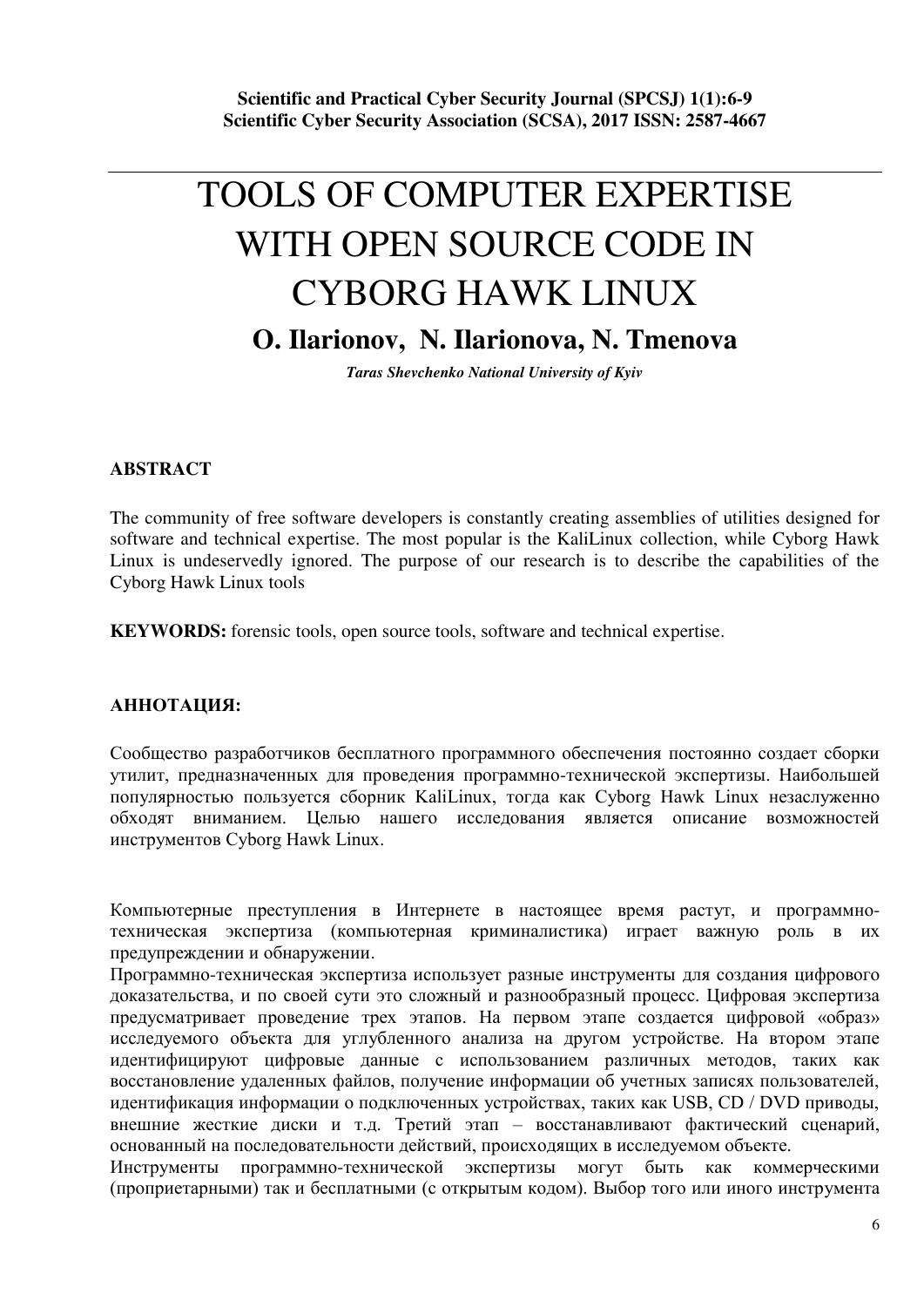#### **Scientific and Practical Cyber Security Journal (SPCSJ) 1(1):6-9 Scientific Cyber Security Association (SCSA), 2017 ISSN: 2587-4667**

зависит от природы исследования, получаемых результатов, требований к безопасности и экономической эффективности инструмента. Исследование, проведенное Б. Карриером (Brain Сагеег [1]) показало, что инструменты с открытым исходным кодом столь же эффективны и належны, как и проприетарные. Этот вывод подтверждается и Д. Мэнсоном в [2], где показано, что при использовании одного бесплатного и двух коммерческих инструментов получено одинаковые результаты.

Сообщество разработчиков бесплатного программного обеспечения постоянно создает сборки утилит, предназначенных для проведения программно-технической экспертизы.

К наиболее популярным сборкам утилит, предназначенных для проведения программнотехнической экспертизы можно отнести:

- CAINE [3] (Computer Aided Investigative Environment) дистрибутив с открытым кодом на основе Linux. Оснащен единым графическим интерфейсом для управления набором разноплановых утилит. Не требует установки.
- DEFT [4] (Digital Evidence & Forensic Toolkit) дистрибутив, созданный для компьютерной криминалистики, с целью запуска вживую на системах без вмешательства или повреждения устройств (жестких дисков и т.д.) подключенных к ПК.
- KaliLinux (старое название BackTrack) [5] Проект предназначен прежде всего для проведения тестов на безопасность.
- PHLAK [6] (Professional Hacker's Linux Assault Kit) модульный дистрибутив на основе Linux, не требующий установки. Предназначен прежде всего для тестирования на проникновение, проведения компьютерной криминалистики и анализа сетей.
- Cyborg Hawk Linux [7] дистрибутив, в состав которого входят утилиты для проведения тестирования на проникновение

Использование именно сборки, а не отдельных программных средств, позволяет повысить надежность, безопасность и производительность работы. Наибольшей популярностью пользуется сборник Kali Linux, который содержит около 300 утилит, тогда как Cyborg Hawk Linux [4], который содержит более 800 инструментов, незаслуженно обходят вниманием.

Целью нашего исследования является описание возможностей инструментов Cyborg Hawk Linux.

Исследование образа диска Cyborg Hawk Linux проводили на виртуальной машине VMware Workstation, работающий на 64-битном компьютере.

В сборнике инструментов программно-технической экспертизы Cyborg Hawk Linux есть 15 классов, каждый из которых разбит на категории и подкатегории, которые содержат разное количество утилит (таблица).

| Класс             | Категория                       | Количество   |
|-------------------|---------------------------------|--------------|
|                   |                                 | инструментов |
| Сбор информации   | Исследования сети               | 68           |
|                   | Прокси                          | 3            |
|                   | VPN анализ                      | 3            |
|                   | Каталогизация Web               | 63           |
| Оценка уязвимости | Сеть                            | 14           |
|                   | Веб приложения                  | 68           |
| Эксплойты         | Платформы для захвата браузеров |              |
|                   | Базы данных                     |              |
|                   | Сеть                            | 23           |

Таблица - Классы и категории инструментов с открытым исходным кодом программнотехнической экспертизы в Cyborg Hawk Linux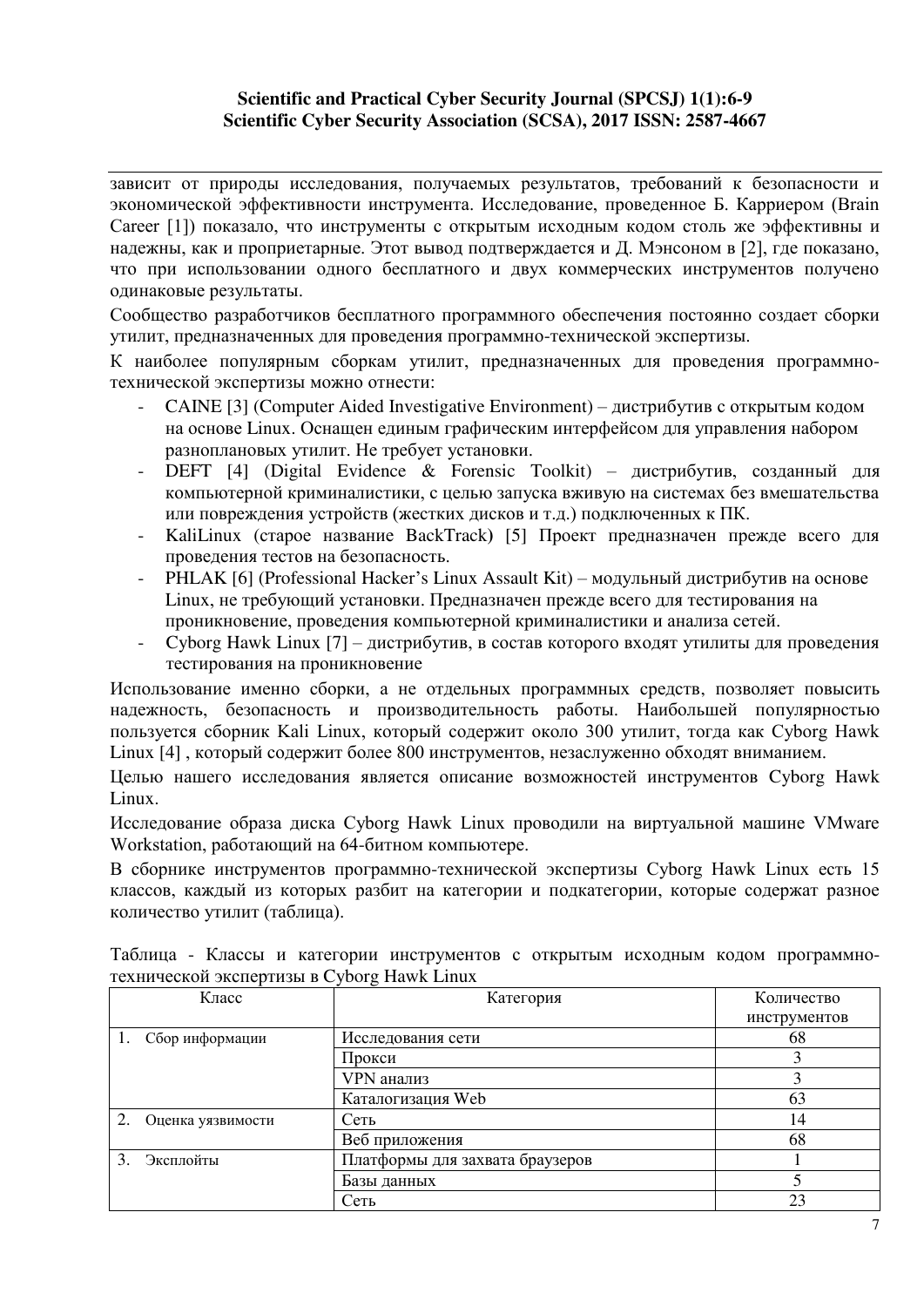#### **Scientific and Practical Cyber Security Journal (SPCSJ) 1(1):6-9 Scientific Cyber Security Association (SCSA), 2017 ISSN: 2587-4667**

|                            | Класс                   | Категория                                | Количество     |
|----------------------------|-------------------------|------------------------------------------|----------------|
|                            |                         |                                          | инструментов   |
|                            |                         | Социальная инженерия                     | 2              |
|                            |                         | Веб атаки                                | 19             |
| 4.                         | Повышение привилегий    | Атаки на пароли                          | 66             |
|                            |                         | Прослушивание каналов (снифинг)          | 29             |
|                            |                         | Подмена (спуфинг)                        | 31             |
| 5.<br>Поддержка доступа    |                         |                                          | 25             |
| 6.<br>Отчеты               |                         | Работа з доказательствами                | 7              |
|                            |                         | Радиозахват данных с экрана              | $\overline{c}$ |
|                            |                         | Документирование ПО                      | $\overline{2}$ |
| 7. Реверс инжиниринг       |                         | Дебагеры                                 | 4              |
|                            |                         | Дезассемблирование                       | 6              |
|                            |                         | Инструменты разработки эксплойтов        | $\overline{4}$ |
|                            |                         | Инструменты для моделирования (RE Tools) | 15             |
| 8.                         | Тестирование надежности | <b>DOC</b>                               | 21             |
| (стресс-тесты)             |                         | Фазеры                                   | 22             |
|                            |                         | Стресс тестирование беспроводных сетей   | $\overline{2}$ |
| 9.<br>Форензика            |                         | Захват                                   | 21             |
|                            |                         | Восстановление данных                    | 42             |
|                            |                         | Цифровая антифорензика                   |                |
|                            |                         | Цифровая форензика                       | 14             |
|                            |                         | Инструменты оценки форензики             | 40             |
|                            |                         | Наборы инструментов форензики            | 5              |
|                            |                         | Исследования сети                        | $\overline{c}$ |
|                            |                         | Безопасное удаление данных               | $\overline{4}$ |
|                            |                         | Стеганография                            | $8\,$          |
| 10. Инструменты            |                         | Блутуз                                   | 25             |
| беспроводных атак          |                         | Разные инструменты                       | 8              |
|                            |                         | Мониторинг радиоканала                   | 10             |
|                            |                         | WiFi                                     | 36             |
| 11. RFID / NFC             |                         |                                          | 43             |
| инструменты                |                         |                                          |                |
| 12. Взлом аппаратного      |                         |                                          | $\overline{4}$ |
| обеспечения                |                         |                                          |                |
| 13. Анализ VOIP            |                         |                                          | 24             |
| 14. Мобильная безопасность |                         | Инструменты для разработки               | 3              |
|                            |                         | Форензика устройств                      | 9              |
|                            |                         | Тестирование на проникновение            | 9              |
|                            |                         | Реверс инжиниринг                        | 20             |
|                            |                         | Беспроводные анализаторы                 | 6              |
| 15. Анализ вредоносных     | программных средств     |                                          | 5              |

В каждой категории было выбрано несколько утилит, для которых мы исследовали ее цель, последовательность и результаты работы на нашей виртуальной машине. Одним из выводов, полученных в исследовании является то, что многие утилиты выполняют несколько функций, и поэтому в сборнике они относятся к разным классам и категориям. Поэтому оригинальных программ гораздо меньше, чем заявлено разработчиками сборки. Кроме того, существенным ограничением в использовании сборника является то, что она рассчитана только на работу с 64битными процессорами.